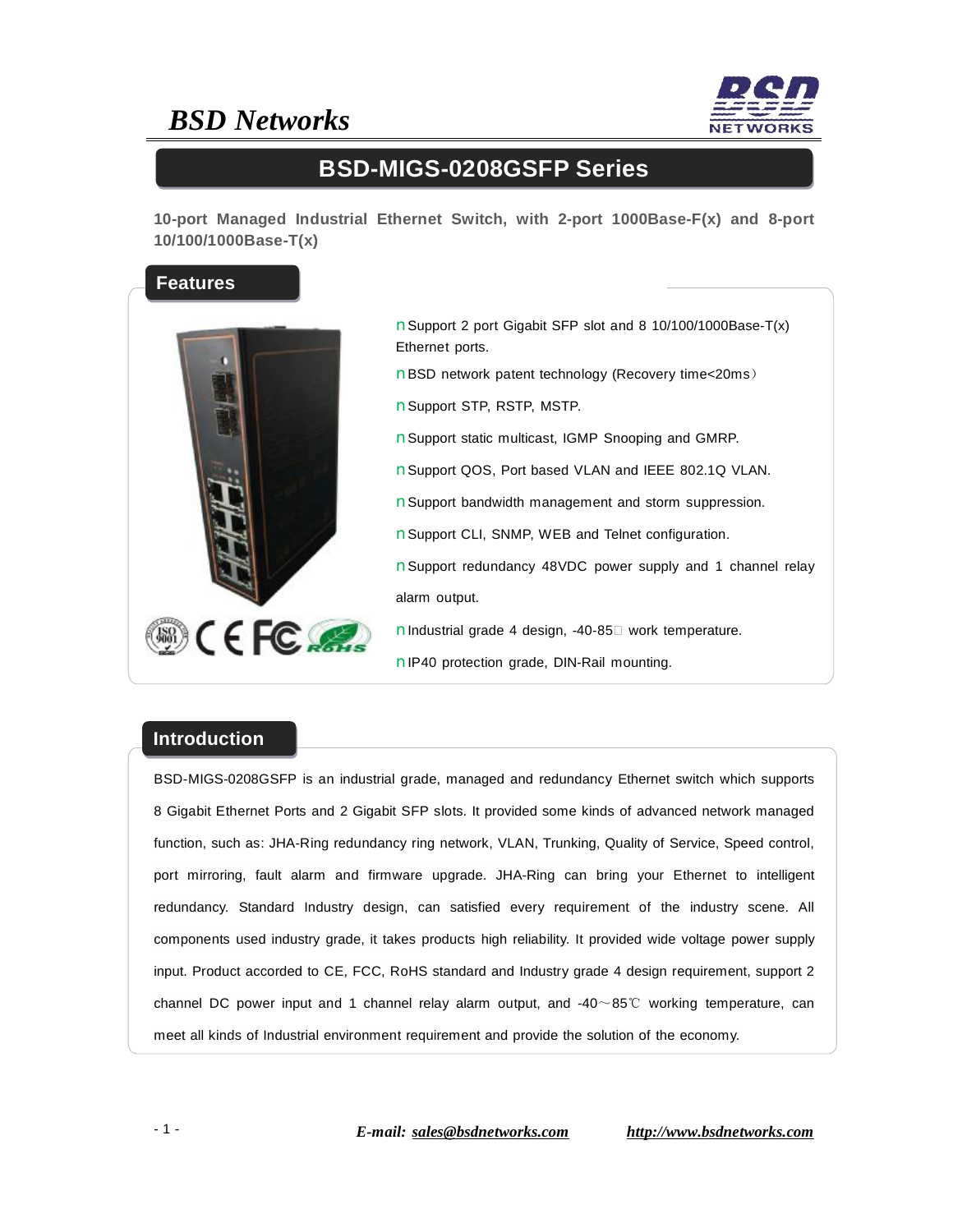

# *BSD Networks*

| <b>Specification</b>     |                                                                                            |                                                                                                                                                                                                                                                                                                                                                                                |                                                       |  |  |
|--------------------------|--------------------------------------------------------------------------------------------|--------------------------------------------------------------------------------------------------------------------------------------------------------------------------------------------------------------------------------------------------------------------------------------------------------------------------------------------------------------------------------|-------------------------------------------------------|--|--|
| <b>Protocol Standard</b> | Standard: IEEE802.3i, IEEE802.3u, IEEE802.3ab, IEEE802.3z                                  |                                                                                                                                                                                                                                                                                                                                                                                |                                                       |  |  |
|                          | Forwarding Rate: 17.856Mpps                                                                |                                                                                                                                                                                                                                                                                                                                                                                |                                                       |  |  |
| <b>Performance</b>       | Transmission Mode: Store and Forward                                                       |                                                                                                                                                                                                                                                                                                                                                                                |                                                       |  |  |
|                          | Packet Buffer Size: 12M                                                                    |                                                                                                                                                                                                                                                                                                                                                                                |                                                       |  |  |
|                          | Backplane Bandwidth: 24Gbps                                                                |                                                                                                                                                                                                                                                                                                                                                                                |                                                       |  |  |
|                          | MAC Table Size: 16K                                                                        |                                                                                                                                                                                                                                                                                                                                                                                |                                                       |  |  |
|                          | Delay Time: $<$ 10 $\mu$ s                                                                 |                                                                                                                                                                                                                                                                                                                                                                                |                                                       |  |  |
| <b>Ring Management</b>   | <b>Bandwidth</b><br>The outbound port speed; speed limit particle size: $0 \sim 1$ G, step |                                                                                                                                                                                                                                                                                                                                                                                |                                                       |  |  |
|                          | Management                                                                                 | 100kbps.                                                                                                                                                                                                                                                                                                                                                                       |                                                       |  |  |
|                          | Expanding<br>Ring Back                                                                     | Based on port; supports link aggregation / LACP; support load<br>balancing, support port protection; Spanning Tree Protocol: STP,<br>RSTP, MSTP.                                                                                                                                                                                                                               |                                                       |  |  |
|                          | System<br>Upgrade                                                                          | Support under BOOTROM Xmodem / TFTP upgrade; support for<br>system files and Upload and upgrade configuration files.                                                                                                                                                                                                                                                           |                                                       |  |  |
|                          | User                                                                                       | Hierarchical user and password protection, port septum away,                                                                                                                                                                                                                                                                                                                   |                                                       |  |  |
|                          | Management                                                                                 | broken fiber alarm, power failure alarm.                                                                                                                                                                                                                                                                                                                                       |                                                       |  |  |
|                          | System<br>Maintenance                                                                      | The optical module diagnostics, ping, port system count; support<br>ERPS, ring protection switching time<20ms; with QOS traffic<br>classification, priority Level of trust; SP, WRR queue scheduling,<br>supports streaming strategies, suppression, support SNMP<br>network Pipe; Support CLI / SNMP / WEB management, support<br>Console and Telnet command line management. |                                                       |  |  |
| <b>Ethernet Port</b>     | 10Base-T/100Base-TX/1000Base-TX<br>Self-adaption,<br>Half/full<br>duplex<br>and            |                                                                                                                                                                                                                                                                                                                                                                                |                                                       |  |  |
|                          | MDI/MDI-X auto detect                                                                      |                                                                                                                                                                                                                                                                                                                                                                                |                                                       |  |  |
| <b>Fiber Port</b>        | 1000Base-X SFP slot                                                                        |                                                                                                                                                                                                                                                                                                                                                                                |                                                       |  |  |
| <b>Indicator</b>         | Power Indicator                                                                            |                                                                                                                                                                                                                                                                                                                                                                                | <b>PWR</b>                                            |  |  |
|                          | Port Indicator                                                                             |                                                                                                                                                                                                                                                                                                                                                                                | LINK / ACT                                            |  |  |
| <b>Power Supply</b>      | Input Voltage                                                                              |                                                                                                                                                                                                                                                                                                                                                                                | DC48V 1A (DC36-72V)                                   |  |  |
|                          | Connector                                                                                  |                                                                                                                                                                                                                                                                                                                                                                                | 6 bit 5.08mm removable terminal block                 |  |  |
|                          | Full Load                                                                                  |                                                                                                                                                                                                                                                                                                                                                                                | <5W                                                   |  |  |
|                          | Protection                                                                                 |                                                                                                                                                                                                                                                                                                                                                                                | Overload Protection / Reverse Connection Protection / |  |  |
|                          | Mechanism                                                                                  |                                                                                                                                                                                                                                                                                                                                                                                | <b>Redundancy Protection</b>                          |  |  |
|                          | Casing: Aluminum-alloy Case                                                                |                                                                                                                                                                                                                                                                                                                                                                                |                                                       |  |  |
|                          | IP Grade: IP40 protection                                                                  |                                                                                                                                                                                                                                                                                                                                                                                |                                                       |  |  |
|                          | Dimension: 165*100*45mm(L*W*H)                                                             |                                                                                                                                                                                                                                                                                                                                                                                |                                                       |  |  |
| <b>Mechanical</b>        | Weight: 850g                                                                               |                                                                                                                                                                                                                                                                                                                                                                                |                                                       |  |  |
|                          | Installation: DIN-rail mounting, wall mounting                                             |                                                                                                                                                                                                                                                                                                                                                                                |                                                       |  |  |
|                          | Operating Temperature: -40 to 85°C                                                         |                                                                                                                                                                                                                                                                                                                                                                                |                                                       |  |  |
| Environmental            | Operating Temperature: -40 to 85°C                                                         |                                                                                                                                                                                                                                                                                                                                                                                |                                                       |  |  |
|                          | Ambient Relative Humidity: 5% to 95% (non-condensing)                                      |                                                                                                                                                                                                                                                                                                                                                                                |                                                       |  |  |
| <b>Certification</b>     | CE, FCC, RoHS                                                                              |                                                                                                                                                                                                                                                                                                                                                                                |                                                       |  |  |